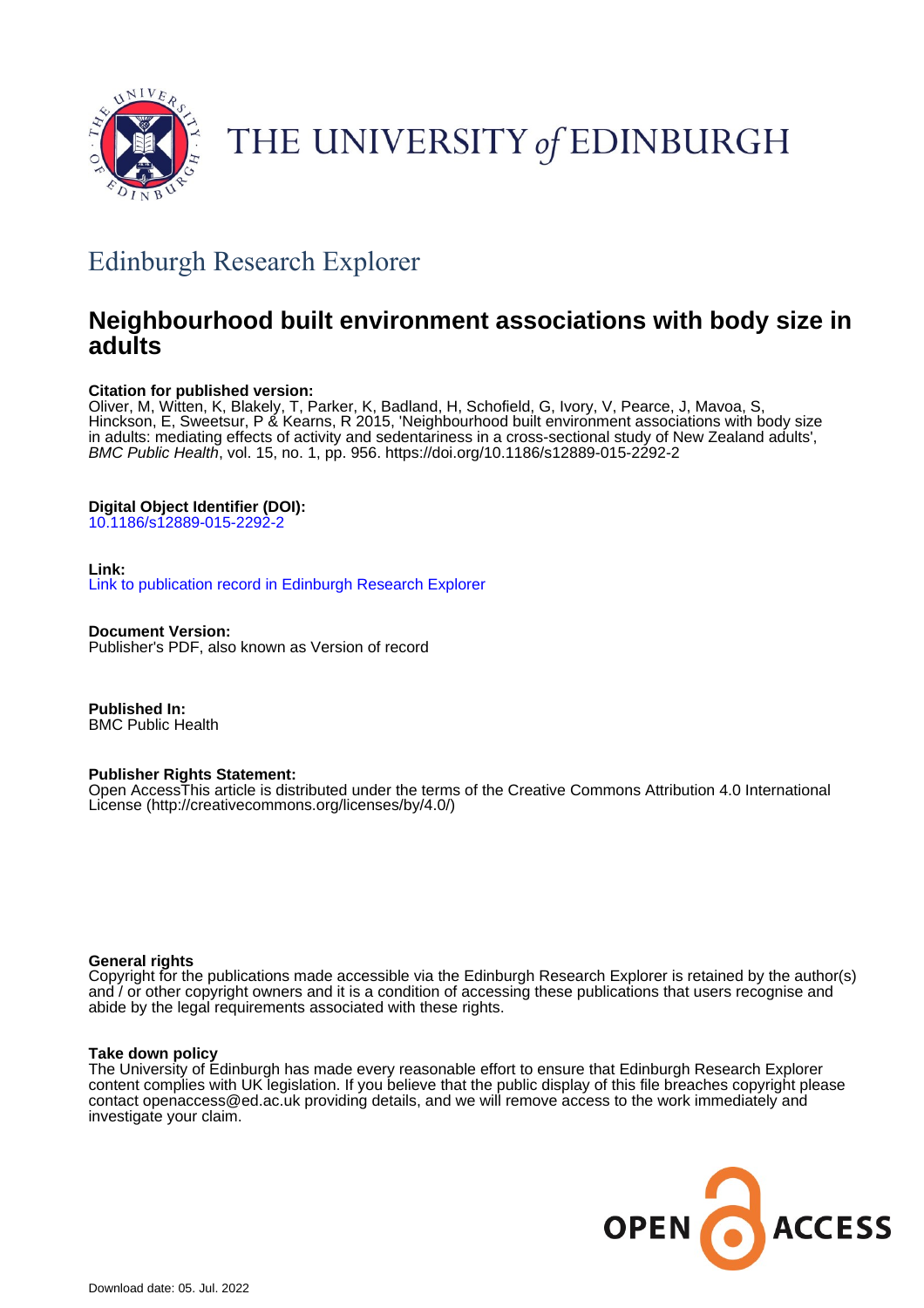### **RESEARCH ARTICLE Example 2014 12:30 The SEAR CHIPS 2014 12:30 The Open Access**





## Neighbourhood built environment associations with body size in adults: mediating effects of activity and sedentariness in a cross-sectional study of New Zealand adults

Melody Oliver<sup>1\*</sup>, Karen Witten<sup>2</sup>, Tony Blakely<sup>3</sup>, Karl Parker<sup>2</sup>, Hannah Badland<sup>4</sup>, Grant Schofield<sup>1</sup>, Vivienne Ivory<sup>3</sup> , Jamie Pearce<sup>5</sup>, Suzanne Mavoa<sup>2,4</sup>, Erica Hinckson<sup>1</sup>, Paul Sweetsur<sup>2</sup> and Robin Kearns<sup>6</sup>

#### Abstract

Background: The aim of this study was to determine the associations between body size and built environment walkability variables, as well as the mediating role of physical activity and sedentary behaviours with body size.

Methods: Objective environment, body size (body mass index (BMI), waist circumference (WC)), and sedentary time and physical activity data were collected from a random selection of 2033 adults aged 20–65 years living in 48 neighbourhoods across four New Zealand cities. Multilevel regression models were calculated for each comparison between body size outcome and built environment exposure.

Results and Discussion: Street connectivity and neighborhood destination accessibility were significant predictors of body size (1 SDchange predicted a 1.27 to 1.41 % reduction in BMI and a 1.76 to 2.29 % reduction in WC). Significantrelationships were also observed for streetscape (1 SD change predicted a 1.33 % reduction in BMI) anddwelling density (1 SD change predicted a 1.97 % reduction in BMI). Mediation analyses revealed asignificant mediating effect of physical activity on the relationships between body size and street connectivity and neighbourhood destination accessibility (explaining between 10.4 and 14.6 % of the total effect). No significant mediating effect of sedentary behaviour was found. Findings from this cross-sectional study of a random selection of New Zealand adults are consistent with international research. Findings are limited to individual environment features only; conclusions cannot be drawn about the cumulative and combined effect of individual features on outcomes.

Conclusions: Built environment features were associated with body size in the expected directions. Objectively-assessed physical activity mediated observed built environment-body size relationships.

Keywords: Obesity, Epidemiology, Physical activity, Geographic information systems, Body mass index, Urban design, Walkability, New Zealand

#### Background

The global obesity epidemic poses one of the greatest challenges in modern public health [[1](#page-9-0)]. Contributors to obesity are mutlifaceted and complex, with behavioural (nutrition, physical activity), metabolic, and environmental factors implicated [[2, 3\]](#page-9-0). Increased understanding of factors associated with obesity at the population level is

fundamental to efficacious intervention development and implementation.

Escalating interest in the role of built environments (BEs) as being obesogenic, or obesity promoting, has been demonstrated in the last decade [[1](#page-9-0), [4, 5\]](#page-9-0). Emerging evidence suggests relationships between obesity and various BE attributes in adults [\[2, 4, 6](#page-9-0)–[11\]](#page-9-0); however, to what degree the BE is associated with obesity, and the mechanisms by which this occurs, are yet to be fully determined [[2\]](#page-9-0). Theories suggest direct pathways between the BE and dietary and physical activity behaviours, with



© 2015 Oliver et al. Open Access This article is distributed under the terms of the Creative Commons Attribution 4.0 International License [\(http://creativecommons.org/licenses/by/4.0/](http://creativecommons.org/licenses/by/4.0/)), which permits unrestricted use, distribution, and reproduction in any medium, provided you give appropriate credit to the original author(s) and the source, provide a link to the Creative Commons license, and indicate if changes were made. The Creative Commons Public Domain Dedication waiver [\(http://creativecommons.org/publicdomain/zero/1.0/](http://creativecommons.org/publicdomain/zero/1.0/)) applies to the data made available in this article, unless otherwise stated.

<sup>\*</sup> Correspondence: [melody.oliver@aut.ac.nz](mailto:melody.oliver@aut.ac.nz) <sup>1</sup>

<sup>&</sup>lt;sup>1</sup> Human Potential Centre, Auckland University of Technology, Auckland, New Zealand

Full list of author information is available at the end of the article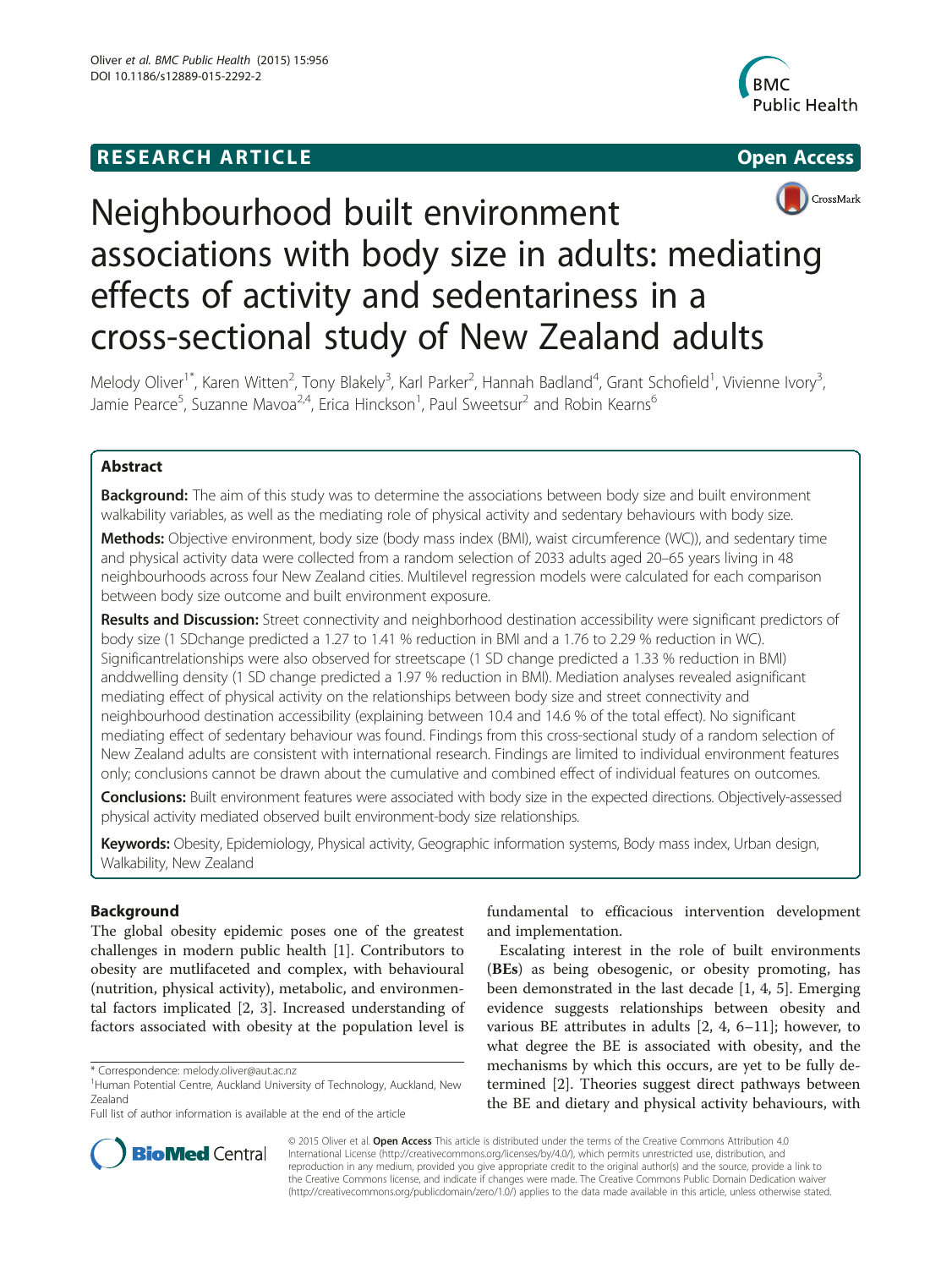subsequent impacts on body size (concurrently acknowledging individual and social environment factors that may influence these relationships) [[4, 12](#page-9-0), [13\]](#page-9-0). Stronger and more consistent relationships have been found between BE characteristics and physical activity than for food environments [[14](#page-9-0), [15](#page-9-0)]. For example, cross-sectional (predominantly US) research has shown clear relationships between BE features and physical activity behaviours (particularly walking) in adults [[8,](#page-9-0) [16](#page-10-0), [17](#page-10-0)].

The magnitude of the associations between environmental features and physical activity can be considerable - earlier work in the Understanding the Relationship Between Activity and Neighbourhoods (URBAN) study in New Zealand demonstrated moderate populationwide effects of BE features with self-reported and objectively-assessed physical activity in adults [[18](#page-10-0)]. A one standard deviation (SD) higher destination access, street connectivity, and dwelling density was associated with increased odds of any self-reported physical activity via active transport, walking, or leisure-time activities (ranges in effect sizes from 21 to 44 %), and 7 % higher objectivelyassessed (via accelerometer) physical activity levels.

Investigating these relationships poses a number of specific challenges, including inconsistencies in conceptual underpinnings, delimitation of geographical boundaries, operationalization of neighbourhoods (e.g., residential and non-residential spaces), and measures of BE features [[2, 4](#page-9-0), [10\]](#page-9-0) across studies. Within-study homogeneity in demography and BE attributes has further limited our understanding of these relationships [[4,](#page-9-0) [19](#page-10-0)]. It is also not clear how much of a contribution preferences for living in more walkable neighbourhoods and 'self-selection' into preferred neighbourhoods may have in explaining the observed association of BE with physical activity and body size; the extent of such confounding bias is not well quantified or understood in existing research [[7, 9](#page-9-0), [13](#page-9-0), [20](#page-10-0)–[22\]](#page-10-0). The likely collinearity of BE features also makes it difficult to isolate the effects of individual BE attributes on outcomes of interest. With regard to the behaviours and outcomes, a majority of studies have relied on participants' selfreported physical activity [[23\]](#page-10-0) and height and weight (to calculate the dependent variable, BMI) [[19, 23](#page-10-0), [24](#page-10-0)] respectively; measures known to be limited by social desirability bias [[25](#page-10-0), [26](#page-10-0)]. BMI has been consistently employed as the dependent outcome. However, this measure is only a proxy for body fatness and differential health risks may be found across individuals of differing ethnicities. Furthermore, alternative proxy measures – WC in particular - have been shown to have stronger associations than BMI with health status and chronic conditions in adults [\[27\]](#page-10-0).

It is highly likely that physical activity mediates any association between BE features and body size, but few

studies have considered this relationship [\[7,](#page-9-0) [23, 28](#page-10-0)–[32](#page-10-0)]. Such examinations are important to test the theoretical coherence of the association between the BE and body size; that is, if physical activity does not contribute somewhat to this relationship, it is possible that systematic error, most notably confounding, may exist. Furthermore, little is known of the potential mediating effect of sedentary behaviour on this relationship. A clear pathway exists between sedentary time (especially prolonged sitting) and body size [[33\]](#page-10-0) and evidence suggests a link between the BE and sedentary time (particularly via sitting during motorised transport) [\[34](#page-10-0)]. Thus it is possible that any observed relationship between BE features and body size may be mediated by sedentary time.

In this paper we extend on earlier research through analysis of objective measures of body size (BMI, WC) and physical activity and sedentary behaviour (accelerometry) collected from a random selection of participants living within urban neighbourhoods in New Zealand, purposively selected to maximise area-level variability in walkability. Building on our earlier investigations in the URBAN Study [\[18](#page-10-0)], we examine the effect of objectively assessed physical activity and sedentary behaviours on the association between commonly-assessed BE features conceptualised as being associated with physical activity and body size. Hypotheses were that body size would be negatively associated with individual BE features under investigation, and that objectively-assessed physical activity (by decreasing body size) and sedentary behaviours (by increasing body size) would mediate this relationship.

#### Methods

Data were drawn from the URBAN Study, for which the methods have been previously reported [\[35\]](#page-10-0). This crosssectional observational study was conducted in four New Zealand cities (Waitakere and North Shore in the Auckland region, Christchurch, and Wellington) between April 2008 and September 2010 (total population = 920,000). The URBAN Study is the New Zealand arm of the multi-country International Physical Activity and Environment Network (IPEN); involving replicate protocols across 12 member countries for assessment of dependent and independent variables [\[36\]](#page-10-0). Ethical approval to conduct the research was granted by the host institutions' ethics committees (AUTEC 07/126; MUHECN 07/045). All participants provided informed written consent to participate.

#### Neighbourhood and participant selection

A walkability index was calculated for every meshblock (the smallest geographic census area unit in New Zealand; approximating to 100 people) across the four cities  $(n = 7,614)$ . The index was calculated using geographic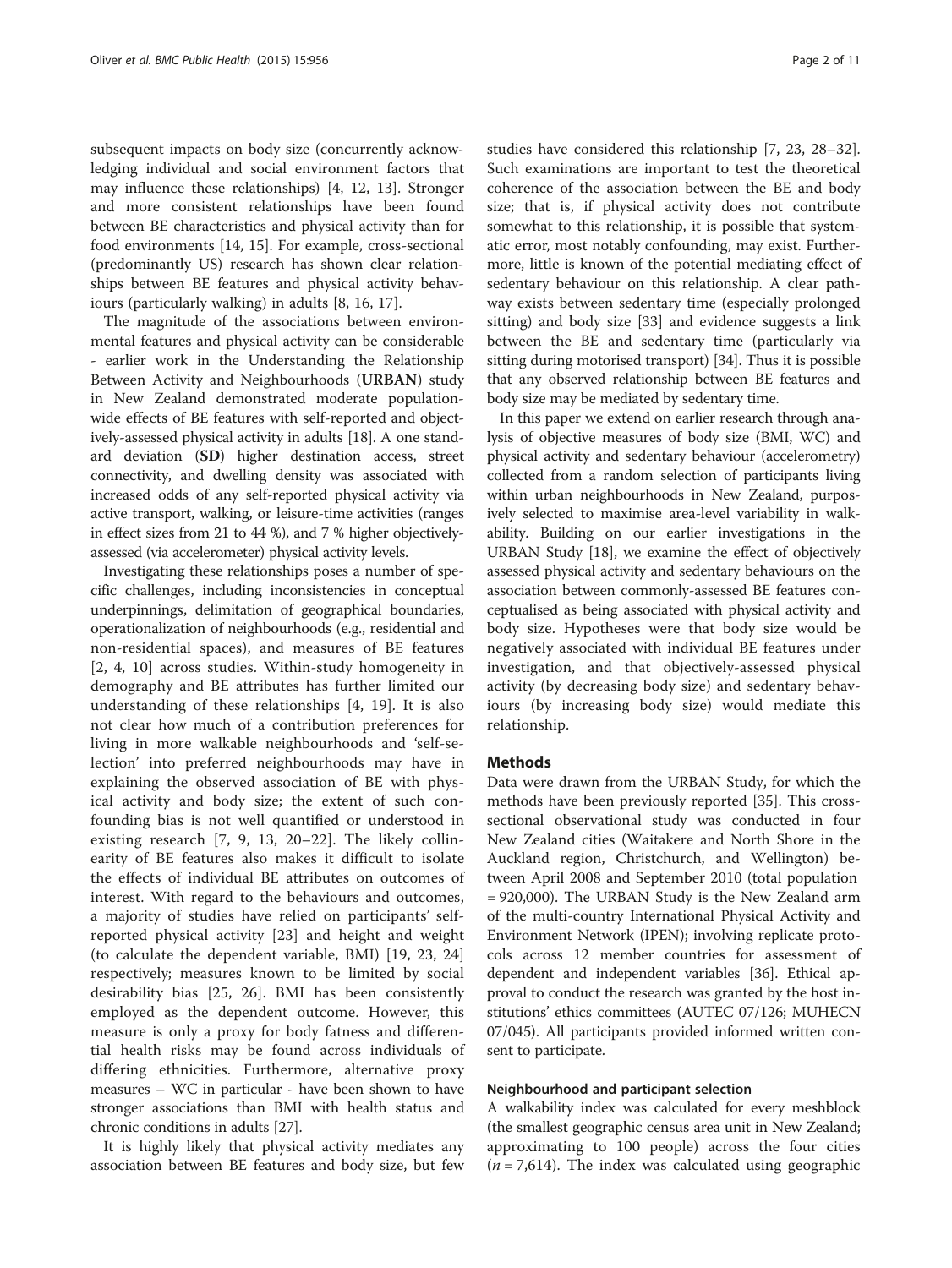information systems (GIS)-derived spatial measures of dwelling density, land-use mix, street connectivity, and retail floor area ratio as described elsewhere [\[18, 37](#page-10-0)]. Summary scores (average of the mesh-block level walkability z-score values) were calculated for each neighbourhood and neighbourhoods were partitioned into walkability tertiles (low/medium/high). Meshblocks in the highest and lowest tertiles of derived walkability scores were deemed eligible for selection.

Distribution of usual Māori residents domiciled within each mesh-block within the four cities was estimated by using 2006 census data [[38\]](#page-10-0). Following the walkability index procedures, the mesh-block Māori population density was classified into deciles and recoded into values from 1 (1st decile) to 10 (10th decile) for each city. Māori comprise 14.6 % of the resident population. They are the second largest ethnic group (after New Zealand Pākehā/ European) in New Zealand [\[39\]](#page-10-0).

Study neighbourhoods were defined as clusters of five contiguous meshblocks within the same strata (i.e., high or low walkability, and high or low Māori population). This was a deliberate approach to ensure geographical spread and facilitate ethnic diversity within each region. Overall, 48 neighbourhoods were selected (12 per city). Random start points were generated within each neighbourhood, and trained interviewers then approached every n<sup>th</sup> house (determined by neighbourhood dwelling density) following a designated walk path for household enumeration and participant invitation to the study. A maximum of five visits were made to each eligible household. One adult per household was invited to participate, using next-birthday enumeration. Participant exclusion criteria were: outside the 20 to 65 year age range, not living in the household during the measurement period or for the 3 months prior, unable to speak English, or being walking-impaired.

#### Protocol

Upon participant agreement, two home visits were scheduled. At the first home visit, informed consent was gained and participants were provided with an accelerometer to wear during waking hours over the next seven consecutive days (excluding water-based activities) alongside verbal and written instructions for accelerometer wear. Accelerometers were collected at the second home visit (approximately eight days later), at which time body size measures were taken and the study survey was administered by the interviewer.

#### Measures

Body size: Height (m) to the nearest 0.1 cm and weight (kg) to the nearest 0.1 kg were assessed using a stadiometer and calibrated Seca scales, respectively. BMI was calculated as weight  $(\text{kg})/\text{height}$   $(\text{m}^2)$ . Waist

circumference was measured at the mid-point between the iliac crest and the lateral costal margin to the nearest 0.1 cm using a Lufkin W606PM tape. International Society for the Advancement of Kinanthropometry protocols were followed for all body size measurements [\[40](#page-10-0)].

Built environment: GIS-derived spatial measures of the BE were generated as follows: (1) Dwelling density, number of dwellings/residential land area in a meshblock (per square kilometre); (2) Street connectivity, number of intersections with 3 or more intersecting streets per square kilometres within a meshblock; (3) Land use mix was calculated using the entropy index formula of Leslie et al. [\[41\]](#page-10-0) (where k is the category of land use (residential, commercial/retail, public open space, industrial, other), p is the proportion of the land area in the specific land use (where the denominator is the total non-water/non-road area), and N is the number of land use categories), and (4) the 'Neighbourhood Destination Accessiblity Index', which is a measure of the intensity of neighbourhood destination opportunities within an 800 m buffer of the meshblock centroid [[42\]](#page-10-0). Areas in water and roads were excluded from the area-denominator in all calculations. Neighbourhood level social deprivation was derived from the 2006 Census, providing area-level socioeconomic information at the meshblock level [\[43](#page-10-0)].

Streetscape: The Systematic Pedestrian and Cycling Environment Scan (SPACES) has demonstrated reliability for measuring environmental supports or barriers (e.g., safety, aesthetics) for walking and cycling [\[44](#page-10-0)]. This audit tool was modified for use in the New Zealand context [\[45](#page-10-0)] and implemented by trained fieldworkers. A total of 12 street segments were selected sequentially from a random start point in each neighbourhood. Fieldworkers audited each street segment (total  $n = 576$ ) and individual street segment scores were combined for each neighbourhood.

Physical activity: Objective measurement of physical activity was captured using an Actical accelerometer worn above the right iliac crest on an elasticated belt (Mini-Mitter, Sunriver, OR). Units were set to collect data in 30 s epochs. At the end of the measurement period, data were downloaded within the manufacturer software, and raw accelerometer data were extracted from the Actical Export File (Version 02.10) listings for each participant. The raw data were read and plotted in SAS (version 9.2; SAS Institute, Cary, NC) for checking. Research officers were instructed to use event markers to record device delivery and collection so participants' physical activity data were easily identified and extracted. Physical activity printouts were checked for excessive accelerometer counts (approximating >1000 counts per minute) and if identified, the accelerometer was considered faulty and that participants' data removed from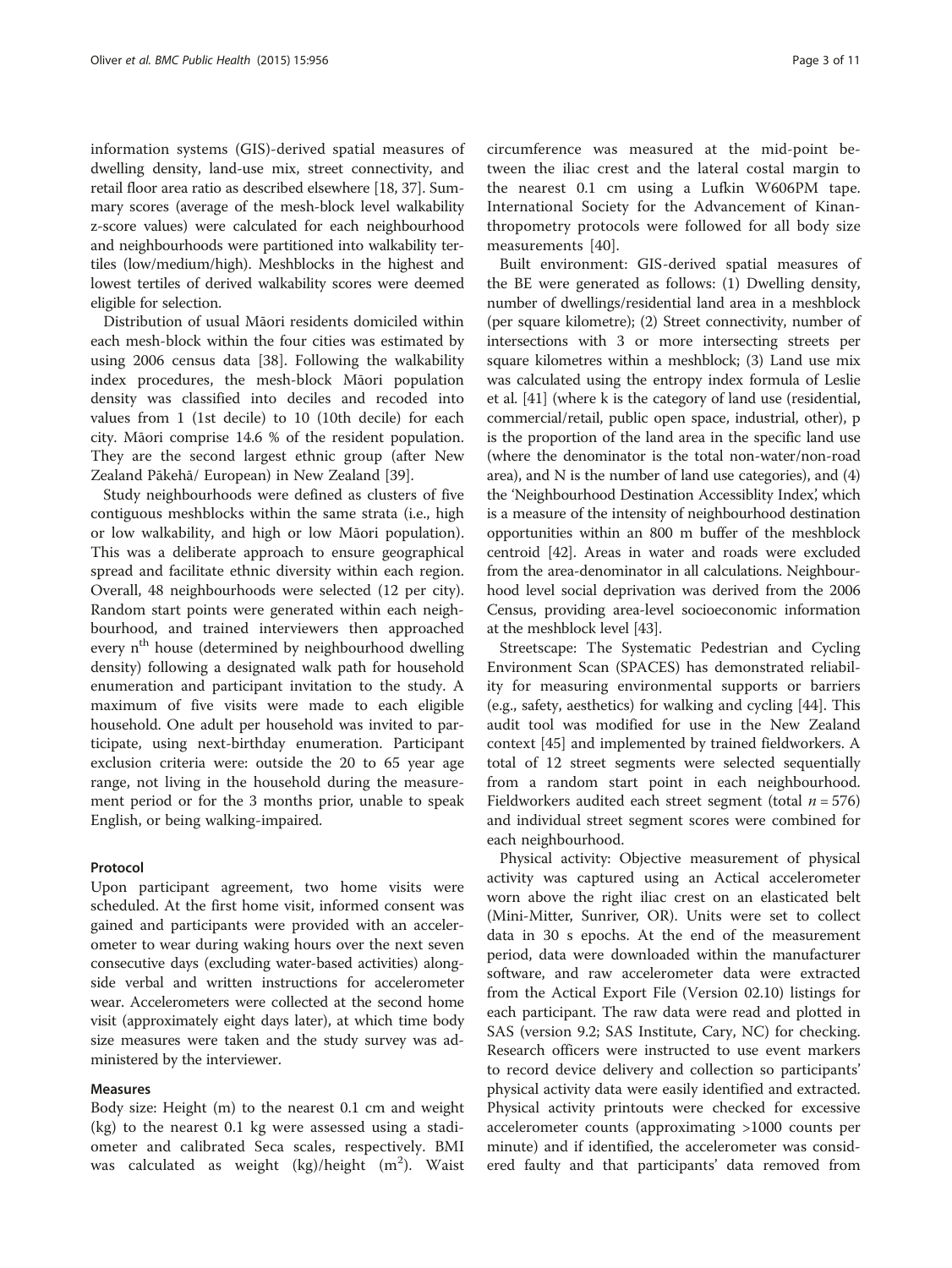<span id="page-4-0"></span>analyses ( $n = 26$ ). Consequently, that day's data and all successive data were set to missing. Data from participants engaged in shift work ( $n = 40$ ) were also removed because timing of their daily activities and sleep varied from day to day. A conservative non-wear criterion of 60 consecutive minutes of 0 counts was employed [\[46\]](#page-10-0) and these data excluded from analyses. Thereafter, any periods of less than 60 consecutive minutes during which the accelerometer was worn were also set to missing and these data excluded from analyses. This approach was employed to reduce the possibility of including data collected from movement of the accelerometer when not worn, or in case participants wore the accelerometer only while exercising. Cleaned data were reduced to mean number of accelerometer counts per hour while worn during weekend days and weekdays (weighted by individual wear-time). The count threshold for sedentary time was < 100 counts per minute [[47](#page-10-0)].

Demographic information: The interviewer-administered survey captured information on respondents' date of birth (to calculate age in years), sex, educational qualifications, marital status, employment status, household income, and car access. Combined household income before tax for the previous 12 months (in New Zealand Dollars, NZD) was assessed using seven categories; zero, <\$20,000, \$20,001 to \$40,000, \$40,001 to \$60,000, \$60,001 to \$80,000, \$80,001 to \$100,000, and > \$100,000. Data were later aggregated to five categories reflecting bands of \$20,000; from < \$20,000 to > \$100,000 per annum. The median annual household income for New Zealand in 2010 was \$75,700 [\[48\]](#page-10-0).

Neighbourhood preference: Preference for a more suburban (less walkable) or urban (more walkable) neighbourhood (assuming housing cost, quality of schools, and mix of people were constant across neighbourhood type) was determined using survey items developed by Levine et al. [\[49](#page-10-0)], for which face validity has been established.

#### Analyses

Significant correlations were observed across neighbourhood characteristics (Table 1); therefore each neighbourhood exposure was modeled individually with the two body size outcome measures (BMI, WC). To facilitate comparability across exposures, BE features were rescaled by dividing each feature by their SD calculated across all neighbourhoods.

Accelerometer counts per hour, BMI, and WC were logtransformed to achieve approximately normal distributions. Non-linear relationships for the explanatory variables were investigated but none were found. Table [2](#page-5-0) shows the correlations between outcome measures and neighbourhood level deprivation. Evidence suggests that physical activity and sedentary behaviours have distinct and independent effects on health [\[50, 51](#page-10-0)]; accordingly, these variables were considered in separate models as indicated below.

Multi-level regression analyses were conducted in R using the package "lme4" [[52\]](#page-10-0) with random effects to account for the clustering of individuals within neighbourhoods ( $n = 48$ ). Separate models were run to predict the associations between each BE measure with (a) BMI and (b) WC using three approaches as follows: Modelling approach 1 (hereafter termed Model 1 for simplicity) adjusted for sex, age, ethnicity, individual level socioeconomic factors (marital status, education, income, employment, car access), neighbourhood-level deprivation (theorized as a confounder and due to observed correlations with BE features and with body size – discussed in Results below), and neighbourhood preference (i.e., model fully adjusted for theorized and measured confounders to estimate total effect of BE on BMI); Approach 2 (hereafter termed Model 2) additionally included physical activity as a potential mediator (using the log of accelerometer counts per hour); and Approach 3 (hereafter termed Model 3) was identical to Model 2, with physical activity replaced by percentage of time spent in sedentary behaviour. Outcome and mediating models were created for the above models and mediation analysis was then performed using the "mediation" package in  $R$  [[53](#page-10-0), [54](#page-10-0)]. This was used to estimate the indirect effects between the independent variable (i.e., the BE variables) and body size (i.e., BMI and WC) via the mediating variables (i.e., physical activity and percentage of time spent in sedentary behaviour). A quasi-Bayesian approximation was used to calculate the p-value using 5000 Monte Carlo draws.

**Table 1** Correlation matrix showing associations between neighbourhood-level characteristics ( $n = 48$  neighbourhoods)

|                     | Dwelling density | Street connectivity | Mixed land use | <b>NDAI</b> | Streetscape | NZDep06 |
|---------------------|------------------|---------------------|----------------|-------------|-------------|---------|
| Dwelling density    | 1.00             |                     |                |             |             |         |
| Street connectivity | $0.89*$          | .00.                |                |             |             |         |
| Mixed land use      | $-0.02$          | $0.09*$             | 1.00           |             |             |         |
| <b>NDAI</b>         | $0.71*$          | $0.75*$             | $0.10*$        | 1.00        |             |         |
| Streetscape         | $0.19*$          | $0.26*$             | $0.34*$        | $0.39*$     | 00.1        |         |
| NZDep06             | $0.36*$          | $0.42*$             |                | $0.38*$     | 0.02        | 1.00    |
|                     |                  |                     |                |             |             |         |

Note: NDAI Neighbourhood Destination Accessibility Index, NZDep06 New Zealand Deprivation Index 2006  $*$ *p* < 0.01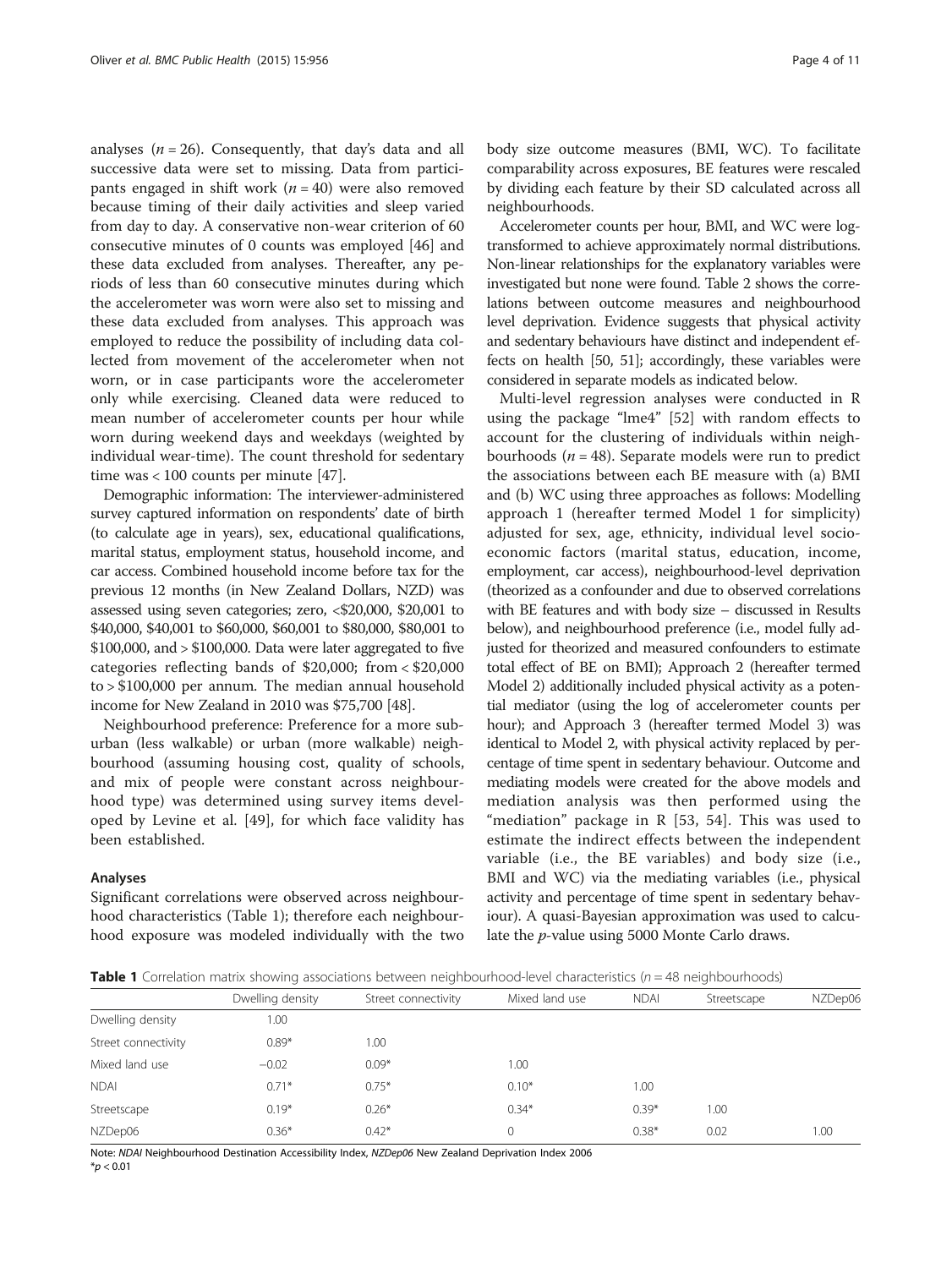|                                                  | Log-transformed accelerometer Percentage of time in<br>counts per hour | Sedentary behaviour | Log-transformed<br>waist circumference | Log-transformed BMI NZDep06 |      |  |
|--------------------------------------------------|------------------------------------------------------------------------|---------------------|----------------------------------------|-----------------------------|------|--|
| Log-transformed accelerometer<br>counts per hour | 1.00                                                                   |                     |                                        |                             |      |  |
| Percentage of time in<br>Sedentary behaviour     | $-0.72*$                                                               | 1.00                |                                        |                             |      |  |
| Log-transformed waist<br>circumference           | $-0.15*$                                                               | $0.13*$             | 1.00                                   |                             |      |  |
| Log-transformed BMI                              | $-0.09*$                                                               | $0.10*$             | $0.84*$                                | 1.00                        |      |  |
| NZDep06                                          | $-0.05$                                                                | 0.03                | $0.11*$                                | $0.15*$                     | 1.00 |  |

<span id="page-5-0"></span>**Table 2** Correlation matrix showing associations between outcome measures and neighbourhood-level deprivation ( $n = 48$ ) neighbourhoods)

Note: NZDep06 New Zealand Deprivation Index 2006

 $*p < 0.01$ 

#### Results

In total, 2033 adults participated (provided data from non-faulty accelerometers) in the study, reflecting a 44 % response rate. All data provided by the 2033 participants were included in the analysis to reduce bias introduced when decisions are made to include or exclude data [\[55\]](#page-10-0). Participants contributed a total of 16,869,826 counts per hour, averaging to 9,177 counts per hour across 1–7 days of data. Descriptive information for participants, outcome measures, and neighbourhood characteristics are provided in Table [3](#page-6-0). The population sampled were predominantly female (57 %) and had at least some access to a car (93 %), consistent with the overall New Zealand population (51 % female [\[38\]](#page-10-0), 92 % access to a motor vehicle [\[56](#page-10-0)]). Compared with the New Zealand adult population, a greater proportion were employed (86 versus 66 %) [[57\]](#page-10-0) and married (64 versus 45 %) [\[38](#page-10-0)]. A correlation matrix of BE features and neighbourhood-level deprivation is provided in Table [1](#page-4-0). Statistically significant positive correlations were observed between neighbourhood-level deprivation and dwelling density, street connectivity, and destination accessibility ( $r = 0.36$ , 0.42, and 0.38, respectively, all  $p < 0.01$ ). All BE features were significantly correlated with each other ( $r = 0.09$  to 0.89,  $p < 0.01$ ), with the exception of dwelling density and mixed land use.

Values for correlations between outcome measures and neighbourhood-level deprivation are provided in Table 2. Correlations were all in the expected direction, with both body size measures being significantly correlated with each other ( $r = 0.84$ ,  $p < 0.01$ ), while a negative correlation was observed between physical activity and sedentary behaviour ( $r = -0.72$ ,  $p < 0.01$ ). Small but significant correlations were also observed between body size variables and sedentary behaviour (positive), neighbourhood-level deprivation (positive), and physical activity (negative).

The estimates for all associations with BMI and waist circumference for Models 1 to 3 are presented in Tables [4](#page-7-0) and [5,](#page-7-0) respectively. In the fully adjusted

model (accounting for individual characteristics and neighbourhood-level deprivation; Model 1), street connectivity, NDAI, and streetscape were significant predictors of BMI (a 1 SD increase in each was associated with between 1.27 and 1.41 % reductions in BMI,  $p < 0.05$ ). For the same model, 1 SD increases in dwelling density, street connectivity, and NDAI were associated with reductions in waist circumference values of 1.97, 1.76 and 2.29 %, respectively ( $p < 0.05$ ).

Adjusting for the potential mediation by physical activity and sedentary behaviour (Models 2 and 3, respectively) each compared to our 'best' total estimate of the BE-BMI association in Model 1 saw 13.2 % (street connectivity adjusting for time spent sedentary) to 14.6 % (NDAI adjusting for physical activity) of the BE-BMI association explained, and 10.4 % (NDAI adjusting for physical activity) to 14.3 % (street connectivity adjusting for physical activity) of the BE-WC association explained. An inconsistent mediation effect was observed for physical activity in the BMI-dwelling density relationship, that is, a nonsignificant association was found for the total effect, yet a significant mediating effect was found for physical activity. Therefore, no interpretation of results for this model have been provided [\[58\]](#page-10-0).

#### **Discussion**

Significant negative associations between objectivelyassessed BE characteristics and body size were observed in the current study. After adjusting for individual characteristics, neighbourhood preference, and neighbourhoodlevel deprivation, street connectivity, and destination accessibility were associated with reduced BMI and waist circumference (ranging from −1.27 to −2.29 % for a 1 SD change in each BE variable). Higher quality streetscape, as assessed by the NZ-SPACES tool, was also associated with reduced BMI, but this relationship did not hold true for waist circumference. Dwelling density was associated with reduced WC (-1.97 %,  $p = 0.004$ ),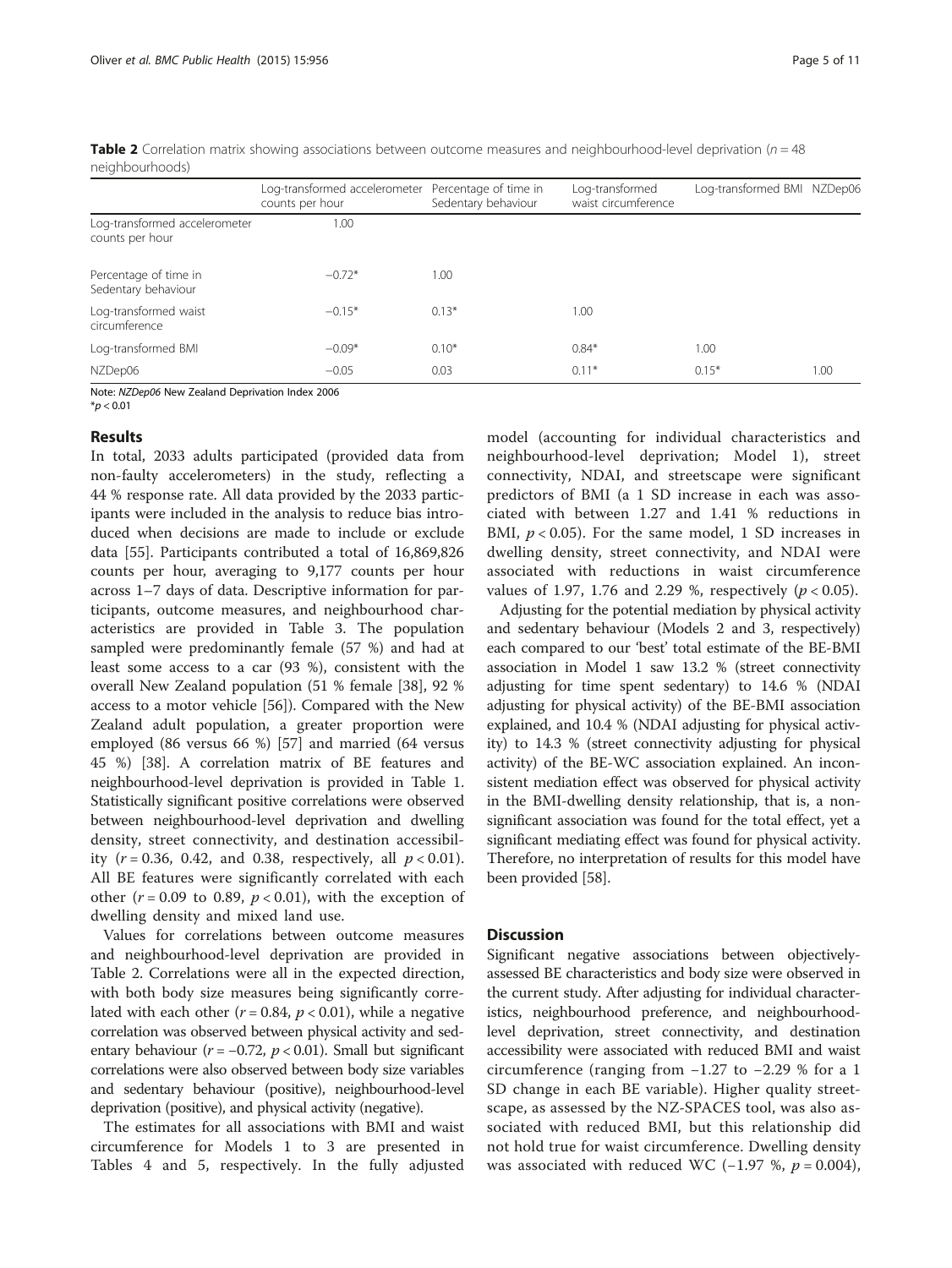<span id="page-6-0"></span>Table 3 Participant and neighbourhood characteristics

| Variable                            | Total <sup>a</sup> | Number | Percent |
|-------------------------------------|--------------------|--------|---------|
| Age                                 | 2020               |        |         |
| 15-29                               |                    | 450    | 22.3    |
| 30-44                               |                    | 782    | 38.7    |
| 45-54                               |                    | 462    | 22.9    |
| 55-65                               |                    | 326    | 16.1    |
| Ethnicity                           | 2033               |        |         |
| Māori                               |                    | 241    | 11.9    |
| Non Māori                           |                    | 1792   | 88.1    |
| Sex                                 | 2032               |        |         |
| Male                                |                    | 853    | 42.0    |
| Female                              |                    | 1179   | 58.0    |
| Qualification                       | 2025               |        |         |
| No Qualification                    |                    | 546    | 27.0    |
| School                              |                    | 234    | 11.6    |
| Post School                         |                    | 474    | 23.4    |
| Tertiary                            |                    | 771    | 38.1    |
| Marital status                      | 2028               |        |         |
| Never married                       |                    | 447    | 22.0    |
| Married                             |                    | 1302   | 64.2    |
| Previous married                    |                    | 279    | 13.8    |
| Income (\$NZ)                       | 1821               |        |         |
| $=$ <\$40,000                       |                    | 421    | 23.1    |
| \$40.001-60,000                     |                    | 316    | 17.3    |
| $$60,001-80,000$                    |                    | 271    | 14.8    |
| $$80,001-100,00$                    |                    | 276    | 15.1    |
| $>$ \$ 100,000                      |                    | 541    | 29.6    |
| Employment                          | 2030               |        |         |
| Full time                           |                    | 1182   | 58.2    |
| Part time/Non-standard work         |                    | 542    | 26.7    |
| Unpaid                              |                    | 306    | 15.1    |
| Car access                          | 2032               |        |         |
| Un restricted                       |                    | 1633   | 80.4    |
| Restricted                          |                    | 241    | 11.9    |
| No car access                       |                    | 158    | 7.8     |
| Neighbourhood preference            | 2006               |        |         |
| Strongly prefer walkable            |                    | 700    | 34.9    |
| Moderately prefer walkable          |                    | 333    | 16.6    |
| Neutral                             |                    | 286    | 14.3    |
| Moderately prefer less walkable     |                    | 207    | 10.3    |
| Strongly prefer less walkable       |                    | 480    | 23.9    |
| Neighbourhood deprivation (NZDep06) | 2033               |        |         |
| Least deprived quintile             |                    | 419    | 20.6    |
|                                     |                    | 380    | 18.7    |
|                                     |                    |        |         |

#### Table 3 Participant and neighbourhood characteristics (Continued)

|                                                                    |       | 419   | 20.6      |
|--------------------------------------------------------------------|-------|-------|-----------|
|                                                                    |       | 435   | 21.4      |
| Most deprived quintile                                             |       | 380   | 18.7      |
| Exposure and outcome variables                                     | Total | Mean  | <b>SD</b> |
| Body size                                                          |       |       |           |
| <b>BMI</b>                                                         | 2007  | 27.04 | 5.68      |
| Waist circumference                                                | 1994  | 88.60 | 15.01     |
| Accelerometer-derived measures                                     | 1838  |       |           |
| Physical activity (accelerometer counts<br>per hour <sup>b</sup> ) |       | 9177  | 4803      |
| Sedentariness (percentage of time<br>sedentary)                    |       | 57.49 | 11.89     |
| Neighbourhood exposures <sup>c</sup>                               | 2033  |       |           |
| Dwelling density                                                   |       | 5.87  | 274       |
| Street connectivity                                                |       | 5.42  | 2.39      |
| Mixed land use                                                     |       | 5.69  | 2.08      |
| <b>NDAI</b>                                                        |       | 11.74 | 4.93      |
| Streetscape                                                        |       | 87.57 | 11.26     |

Note: BMI body mass index (kg/m<sup>2</sup>), n number, NDAI Neighbourhood Destination Accessibility Index, NZDep06 New Zealand Deprivation Index 2006, \$NZ New Zealand dollars, SD standard deviation <sup>a</sup>

<sup>a</sup>Data were missing as follows: Age,  $n = 13$ ; sex,  $n = 1$ ; qualifications,  $n = 8$ ; marital status,  $n = 5$ ; income,  $n = 212$ ; employment status,  $n = 3$ ; car access,  $n = 1$ ; waist circumference,  $n = 39$ ; BMI,  $n = 26$ ; accelerometer data,  $n = 195$ **b**Accelerometer units were counts per hour while worn (weighted by hours of data recorded)

c Means and standard deviations of neighbourhood exposures were calculated across study neighbourhoods

and this relationship neared significance for BMI  $(-1.10 \text{ %}, p = 0.061).$ 

When considering the results for the fully adjusted model, the differences found in body size may appear small. However, if we compare settings at either end of the BE spectrum, the consequences of living in these neighbourhoods on body size outcomes could be important. For example, when comparing the  $5<sup>th</sup>$  and  $95<sup>th</sup>$ percentiles of dwelling density in the current study (data reported in Witten et al. [[18](#page-10-0)]), a SD of 3.14 is found. If the current study findings are applied to compare these two environments, a 3.14 SD in dwelling density would equate to a difference of approximately 1 BMI unit in an adult, or roughly 3–4 kg, dependent on height. It is important to note that observed associations are not independent of each other and that the approach taken to analysis in the current study does not enable conclusions to be drawn about the cumulative and combined effect of individual BE features on outcomes. For instance, if we consider street connectivity and destination accessibility, a number of scenarios may exist – one could be an indicator of the other, the two factors may interact, or they could have completely independent effects on body size; however it is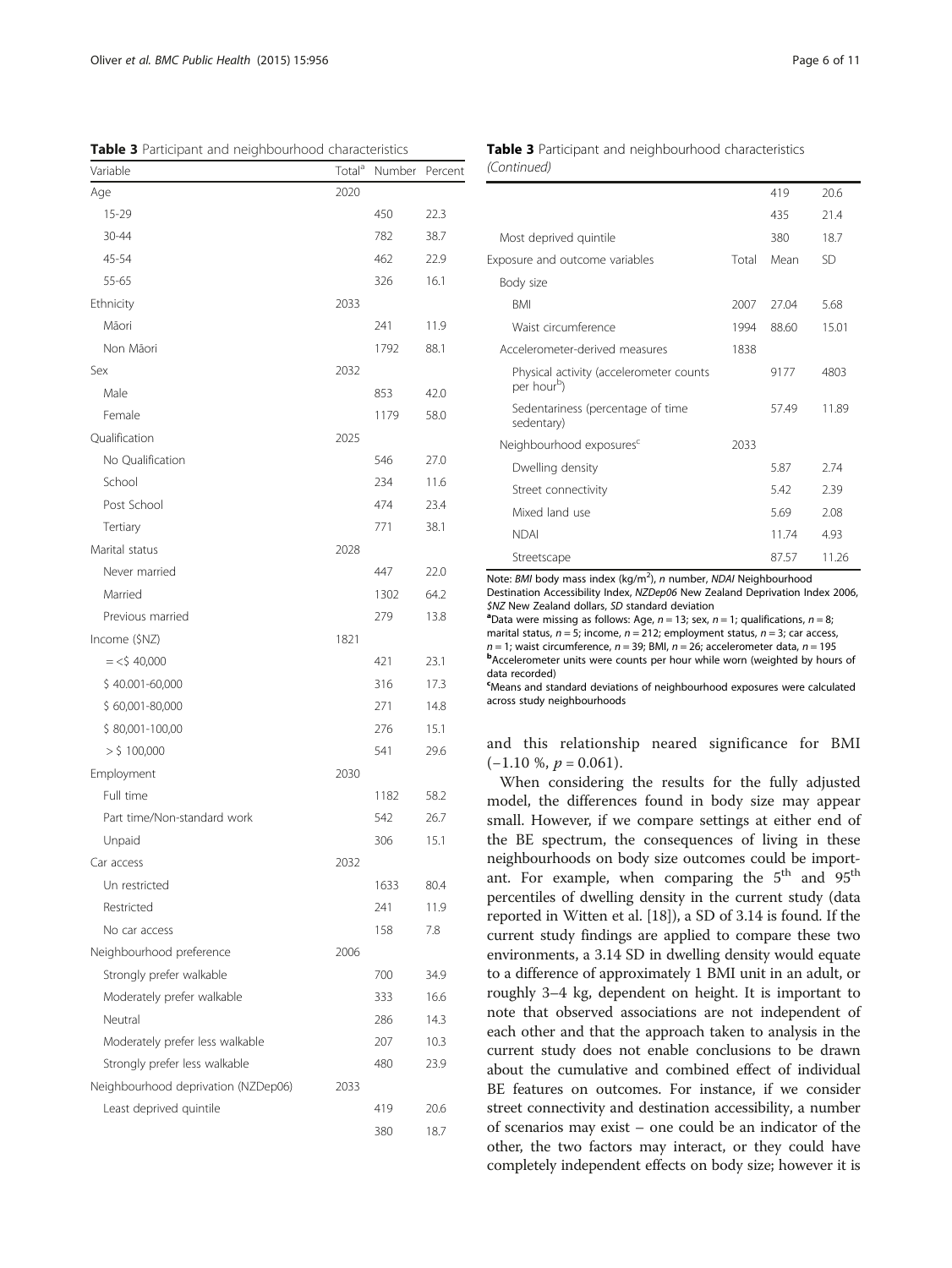<span id="page-7-0"></span>**Table 4** Change in log-BMI for one SD increase in neighbourhood exposures ( $n = 1813$ )

| Model                                                                                                                                    | Neighbourhood exposure | Coefficient  | (SE)      | Indirect effect | $p$ -value | Percentage of total<br>effect explained |
|------------------------------------------------------------------------------------------------------------------------------------------|------------------------|--------------|-----------|-----------------|------------|-----------------------------------------|
| 1 Adjusted for demographics, individual-level<br>socioeconomic factors, neighbourhood-level<br>deprivation, and neighbourhood preference | Dwelling density       | $-0.011036$  | 0.005767  |                 | 0.06       |                                         |
|                                                                                                                                          | Street connectivity    | $-0.014172$  | 0.005562  |                 | $0.01*$    |                                         |
|                                                                                                                                          | Land use mix           | $-0.009173$  | 0.005355  |                 | 0.09       |                                         |
|                                                                                                                                          | <b>NDAI</b>            | $-0.012825$  | 0.005395  |                 | $0.02*$    |                                         |
|                                                                                                                                          | Streetscape (SPACES)   | $-0.013417$  | 0.004697  |                 | $0.007*$   |                                         |
| 2 Plus including physical activity (log of                                                                                               | Dwelling density       | $-0.009125$  | 0.005768  | $-0.001924$     | $< 0.001*$ | n/a <sup>a</sup>                        |
| accelerometer counts per hour)                                                                                                           | Street connectivity    | $-0.012243$  | 0.005598  | $-0.001889$     | $< 0.001*$ | 13.2                                    |
|                                                                                                                                          | Land use mix           | $-0.008458$  | 0.005297  | $-0.000741$     | 0.17       | 6.9                                     |
|                                                                                                                                          | <b>NDAI</b>            | $-0.010952$  | 0.005419  | $-0.00191$      | $< 0.001*$ | 14.6                                    |
|                                                                                                                                          | Streetscape (SPACES)   | $-0.012626$  | 0.004670  | $-0.000809$     | 0.11       | 5.7                                     |
| 3 Model 1 plus including percentage                                                                                                      | Dwelling density       | $-0.0101833$ | 0.0057573 | $-0.000873$     | 0.18       | 7.3                                     |
| time spent sedentary                                                                                                                     | Street connectivity    | $-0.0131472$ | 0.0055790 | $-0.001039$     | 0.09       | 6.9                                     |
|                                                                                                                                          | Land use mix           | $-0.0089294$ | 0.0053261 | $-0.00025$      | 0.69       | 2.4                                     |
|                                                                                                                                          | <b>NDAI</b>            | $-0.0118039$ | 0.0054092 | $-0.00109$      | 0.06       | 8.1                                     |
|                                                                                                                                          | Streetscape (SPACES)   | $-0.0128561$ | 0.0046980 | $-0.000570$     | 0.31       | 4.1                                     |

Note: BMI body mass index, CI confidence interval, n number, NDAI Neighbourhood Destination Accessibility Index, SD standard deviation, SPACES Systematic Pedestrian and Cycling Environment Scan

\*Significant at  $p < 0.05$ 

alnconsistent mediation - results not interpreted

not possible to determine which is the case from this study. With the exception of streetscape and neighbourhood-level deprivation, and mixed land use and dwelling density, significant correlations between all BE features were observed  $(p < 0.01)$ , therefore collinearity was a concern.

The associations found between the BE and body size in the current study are consistent with earlier US research; when comparing the  $90<sup>th</sup>$  to the  $10<sup>th</sup>$  percentile for BE features in over 13,000 adults in New York City, Rundle et al. [\[59\]](#page-10-0) observed reductions in BMI units of

**Table 5** Change in log- waist circumference for one SD increase in neighbourhood exposures ( $n = 1801$ )

| Model                                                                                                                                    | Neighbourhood exposure | Coefficient  | (SE)      | Indirect effect | $p$ -value | Percentage of total<br>effect explained |
|------------------------------------------------------------------------------------------------------------------------------------------|------------------------|--------------|-----------|-----------------|------------|-----------------------------------------|
| 1 Adjusted for demographics, individual-level<br>socioeconomic factors, neighbourhood-level<br>deprivation, and neighbourhood preference | Dwelling density       | $-0.019921$  | 0.006521  |                 | $0.004*$   |                                         |
|                                                                                                                                          | Street connectivity    | $-0.0177428$ | 0.0066846 |                 | $0.01*$    |                                         |
|                                                                                                                                          | Land use mix           | $-0.0020776$ | 0.0067994 |                 | 0.76       |                                         |
|                                                                                                                                          | <b>NDAI</b>            | $-0.0231200$ | 0.0059381 |                 | $< 0.001*$ |                                         |
|                                                                                                                                          | Streetscape (SPACES)   | $-0.0108457$ | 0.0060160 |                 | 0.08       |                                         |
| 2 Plus including physical activity (log of                                                                                               | Dwelling density       | $-0.017381$  | 0.006388  | $-0.00248$      | $< 0.001*$ | 12.3                                    |
| accelerometer counts per hour)                                                                                                           | Street connectivity    | $-0.0151079$ | 0.0065353 | $-0.00254$      | $< 0.001*$ | 14.3                                    |
|                                                                                                                                          | Land use mix           | $-0.001062$  | 0.006512  | $-0.000962$     | 0.18       | 6.6                                     |
|                                                                                                                                          | <b>NDAI</b>            | $-0.0206553$ | 0.0058506 | $-0.00242$      | $< 0.001*$ | 10.4                                    |
|                                                                                                                                          | Streetscape (SPACES)   | $-0.0096708$ | 0.0057933 | $-0.001126$     | 0.08       | 9.6                                     |
| 3 Model 1 plus including percentage time                                                                                                 | Dwelling density       | $-0.0191994$ | 0.0063932 | $-0.000735$     | 0.23       | 3.6                                     |
| spent sedentary                                                                                                                          | Street connectivity    | $-0.0169189$ | 0.0065567 | $-0.000822$     | 0.17       | 4.5                                     |
|                                                                                                                                          | Land use mix           | $-0.0018313$ | 0.0066369 | $-0.000214$     | 0.71       | 1.9                                     |
|                                                                                                                                          | <b>NDAI</b>            | $-0.0223459$ | 0.0058315 | $-0.000824$     | 0.16       | 3.4                                     |
|                                                                                                                                          | Streetscape (SPACES)   | $-0.0102434$ | 0.0058882 | $-0.000600$     | 0.27       | 5.0                                     |

Note: BMI body mass index, n number, CI confidence interval, NDAI Neighbourhood Destination Accessibility Index, SD standard deviation, SPACES Systematic Pedestrian and Cycling Environment Scan

\*Significant at  $p < 0.05$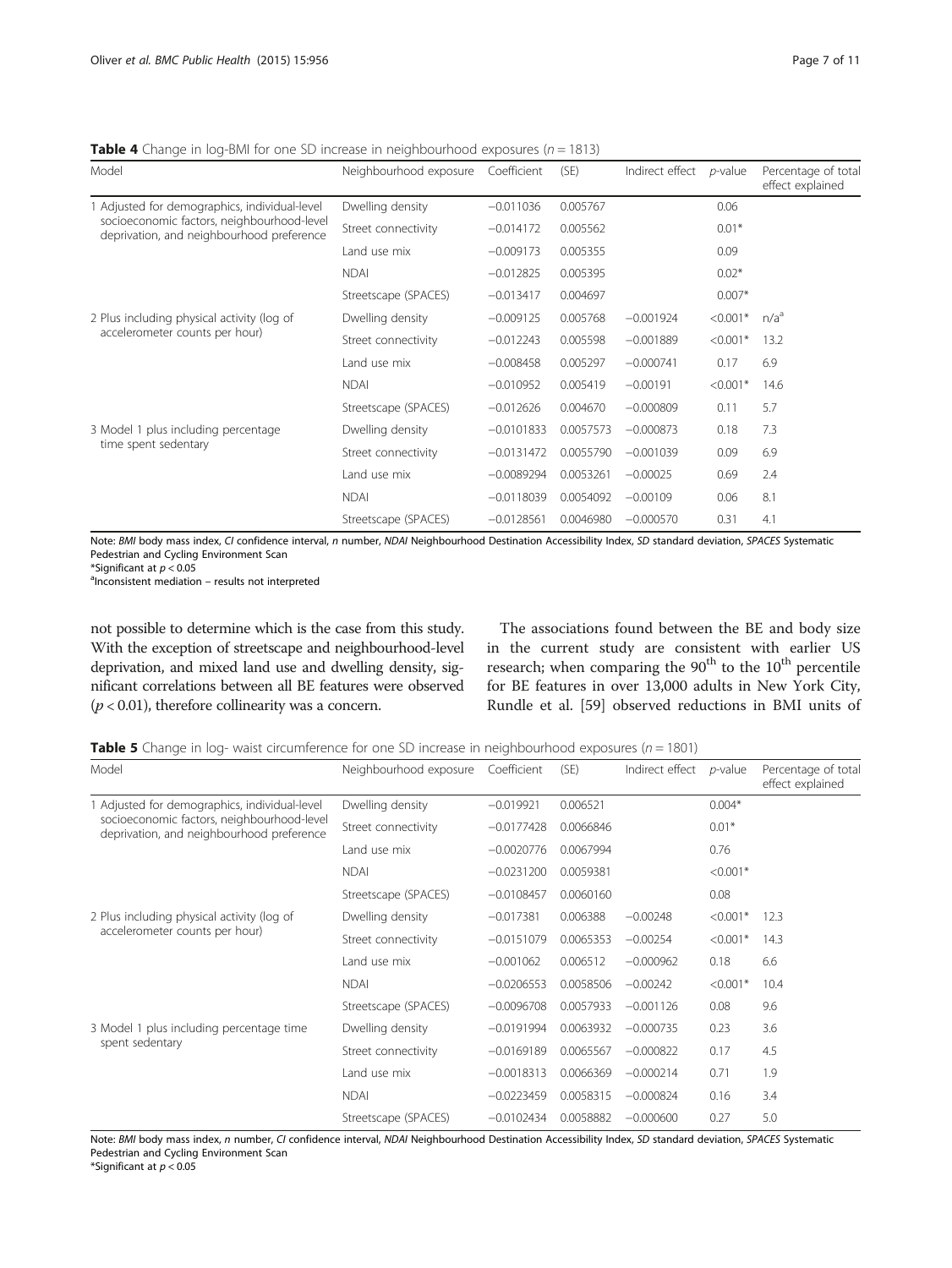0.41, 0.33, 0.34, and 2.86 kg/ $m<sup>2</sup>$  with increases in mixed land use, bus stop density, subway stop density, and population density, respectively. Likewise, in a study of over 16,000 Texas adults, Hoehner et al. [\[30\]](#page-10-0) determined that men and women living in neighbourhoods 1 SD above the mean for older homes (proxy measure of more walkable neighbourhoods) and shorter commute times had BMI values of 0.77 and 0.84 kg/m2 lower than those living in neighbourhoods 1 SD below the mean.

Advancing on this earlier work, the mediating effects of objectively assessed physical activity and sedentary behaviour on this relationship were considered. Consistent with earlier research [\[28](#page-10-0), [32](#page-10-0)], no mediating effect was found for sedentary behaviour. While clear associations exist between sedentary time (particularly prolonged sitting) and body size in adults [[60,](#page-10-0) [61\]](#page-11-0), studies of associations between the BE and sedentary time are scarce [[62\]](#page-11-0). It may be hypothesised from this small but consistent evidence base that a substantial relationship between the BE and objectively assessed sedentary time is unlikely. Conversely, it is also plausible that a clear understanding of this relationship has been limited by methodological issues, and lack of sensitivity and specificity in quantifying outcomes, particularly sedentary behaviours. For example, while improving on selfreported behaviours, the use of accelerometry to measure time spent sedentary is still imprecise; postural transitions cannot be assessed, and consensus is lacking on best practice for measurement protocols, data processing, cleaning, and aggregation [[63\]](#page-11-0). We recommend employing additional methods in future to explore possible relationships between sedentary time and the BE in more detail (e.g., inclinometers, life-logging cameras, global positioning systems combined with accelerometry).

In contrast, a significant mediating effect of physical activity was observed on the relationship between body size and NDAI and street connectivity. These findings are consistent with the limited research that has considered the mediating effects of physical activity on the relationship between the BE and BMI [\[28](#page-10-0)–[32,](#page-10-0) [64\]](#page-11-0), and confirm the hypothesis that the relationship between BE and body size, mediated by physical activity, is not the result of systematic error. Preliminary analyses (not reported here) showed that the addition of neighbourhood preference to modelling resulted in no changes to relationships and only minor changes in the magnitude of differences. It is worth noting that when selecting their preferred neighbourhood, participants were requested to assume uniformity across neighbourhood types with respect to key issues such as schools, neighbourhood demographics and housing cost, which may have confounded findings somewhat as it is an idealistic measure. In addition, the neighbourhood preference

measure employed was relatively broad, offering participants a choice of two neighbourhoods, essentially dichotomised by features that enable or disable use of active and public transport modes; consequently, selection effects may not have been captured completely.

The current study improves on limitations in previous research in this field [[7,](#page-9-0) [65\]](#page-11-0) by: undertaking robust assessment of the BE using contemporary GIS databases; purposefully selecting heterogeneous neighbourhoods in terms of walkability and region; randomly selecting participants; objectively assessing physical activity and body size (using BMI and waist circumference); using a continuous measure of BMI rather than thresholds (which can bias results [\[66](#page-11-0)]; a consideration especially important given the ethnic diversity in this study); adjusting for neighbourhood preference; and utilising mediation analyses to consider the effect of physical activity on the BE-body size relationship. Debate regarding approaches for accelerometer data reduction approach is ongoing [[67\]](#page-11-0), and to date, no agreed-upon best-practice method exists. In this study we employed a pragmatic accelerometer data reduction protocol that enabled inclusion of data for all complete hours of wear time (as opposed to limits of hours/days of wear), with the aim of reducing bias (for example with less compliant participants, [\[55](#page-10-0)]). Mean accelerometer counts were used to describe physical activity, recognising the issues surrounding the use of accelerometer count thresholds, and the contribution of activity of any intensity to health [\[68\]](#page-11-0).

We did not estimate associations with individual BE characteristics with adjustments for all other BE features in the same model (due to collinearity) – this means that associations with each BE feature are not independent of associations with other BE attributes (as they are likely to be confounded by these variables). Caution should be applied when generalising these findings internationally, considering the substantial variability in urban form across countries [[69\]](#page-11-0). It is also worth noting we did not consider the food environment in this study. In their earlier research, Brown et al. [\[29\]](#page-10-0) undertook detailed and robust assessment of average caloric intake (two 24-h recalls); when controlling for this factor, a significant mediating effect of objectively-assessed physical activity still remained for the relationship between the BE and BMI. It is possible that clustering or collinearity exists between BE features that support physical activity and healthy nutritional practices; it is also plausible that the food environment (e.g., density of fast food outlets) may play an additive role with the physical activity environment in predicting body size.

While this study contributes to the cross-sectional evidence base, it does not enable the identification of causal relationships. Moreover, mediation analyses with crosssectional data (particularly when stratified such as in the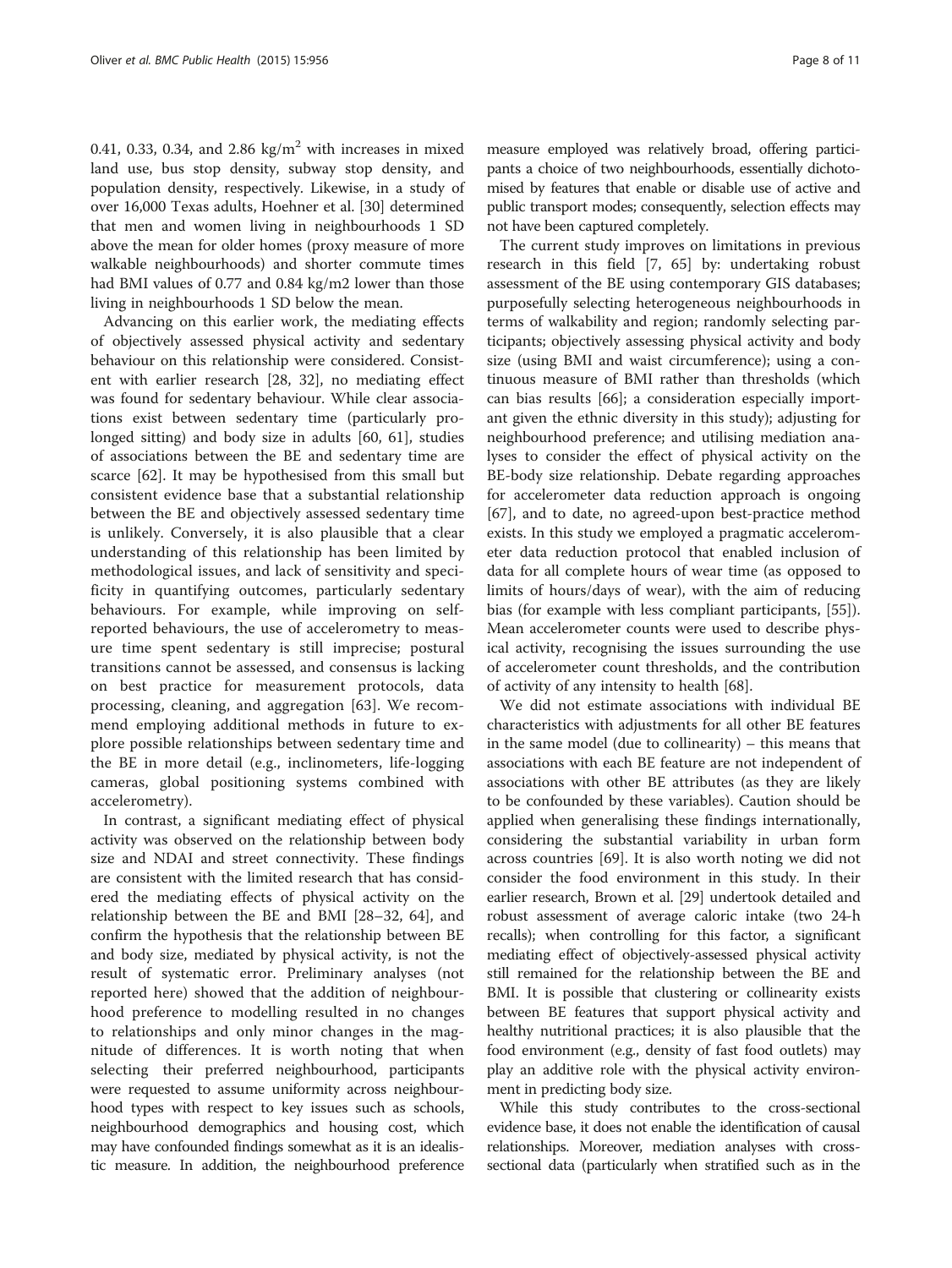<span id="page-9-0"></span>current study) can be subject to collider bias and measurement error [[70\]](#page-11-0). Study findings are limited to New Zealand adults only; it is possible that differential findings may be observed for younger and older population groups, and for other population groups. With a response rate of 44 %, it is possible that self selection bias was present in the current study sample, although it is worth noting this response rate is higher than similar studies (e.g., 12 % in the study of Owen et al. [\[71](#page-11-0)], and 26 % in Frank et al. [\[37](#page-10-0)]).

Examination of relationships between objectively assessed body size, nutrition behaviours, physical activity, and food environments in future population research (particularly including younger and older participants) would be challenging, but an important next step in determining the relative contributions of behaviours and environmental features to obesity risk for people of all ages. Longitudinal, repeated measurements of BE exposures, risk behaviours, and body size outcomes are also necessary. Making use of existing longitudinal health datasets and alignign BE measurement with routine population studies are approaches that may make this feasible.

#### Conclusion

This research contributes to the growing evidence base for links between the built environment and body size, and for the mediating effect of physical activity on this relationship. Longitudinal research, including objective outcome and environmental measures, across a range of demographically and geographically diverse population groups is needed to determine causality and generalisability of these relationships.

#### Abbreviations

BMI: Body Mass Index; BRFSS: Behavioral risk factor surveillance system; GIS: Geographic information systems; IPEN: International Physical Activity and Environment Network; MB: Meshblock; NDAI: Neighbourhood Destinations Accessibility Index; NZ: New Zealand; SPACES: Systematic Pedestrian and Cycling Environment Scan; SD: standard deviation; WC: Waist circumference; URBAN: Understanding the Relationship between Activity and Neighbourhoods study.

#### Competing interests

The authors declare that they have no competing interests.

#### Authors' contributions

HMB, GS, KW, RAK, SM, and EH originally conceived of and designed the URBAN study; MO, TB, and VI further contributed to the study design and coordination. HMB led the data collection and data cleaning. MO, KW, TB, and GS conceptualised and led the current investigation. KP, TB, and PS conceptualised and undertook data treatment and analyses. SM led the built environment measurement. JP and RAK provided geographic expertise and input to the mansucript draft; JP led the development and construction of the NDAI. MO drafted the manuscript. All authors read, contributed to, and approved the manuscript.

#### Acknowledgements

The URBAN Study and the Neighbourhood and Health Study were funded by the Health Research Council of New Zealand. We thank all members of the URBAN team as well as the study participants for their contribution to the research. The authors are independent from the funder and the funder had no role in the design and conduct of the study, or the preparation of the manuscript.

#### Authors' information

Not applicable.

#### Availability of data and materials Not applicable.

#### Funding

We thank all members of the Understanding the Relationship between Activity and Neighbourhoods (URBAN) team, as well as the study participants, for their contributions to the research. The URBAN Study was funded by the Health Research Council of New Zealand. The authors are independent of the funder, and the funder had no role in the design and conduct of the study or in the preparation of the manuscript. The authors declare they have no actual or potential competing financial interests.

#### Author details

<sup>1</sup>Human Potential Centre, Auckland University of Technology, Auckland, New Zealand. <sup>2</sup>SHORE and Whāriki Research Centre, Massey University, Auckland, New Zealand. <sup>3</sup>Department of Public Health, University of Otago, Wellington New Zealand. <sup>4</sup>McCaughey VicHealth Community Wellbeing Unit, The University of Melbourne, Melbourne, Australia. <sup>5</sup>School of GeoSciences, University of Edinburgh, Edinburgh, Scotland, UK. <sup>6</sup>School of Environment The University of Auckland, Auckland, New Zealand.

#### Received: 15 April 2015 Accepted: 16 September 2015 Published online: 24 September 2015

#### References

- Nguyen DM, El-Serag HB. The epidemiology of obesity. Gastroenterol Clin North Am. 2010;39(1):1–7. doi[:10.1016/j.gtc.2009.12.014.](http://dx.doi.org/10.1016/j.gtc.2009.12.014)
- 2. Mackenbach JD, Rutter H, Compernolle S, Glonti K, Oppert J-M, Charreire H, et al. Obesogenic environments: A systematic review of the association between the physical environment and adult weight status, the SPOTLIGHT project. BMC Public Health. 2014;14:233. doi:[10.1186/1471-2458-14-233.](http://dx.doi.org/10.1186/1471-2458-14-233)
- 3. World Health Organization. Obesity: preventing and managing the global epidemic: report of a WHO consultation. Geneva, Switzerland: Author;2004.
- 4. Papas MA, Alberg AJ, Ewing R, Helzlsouer KJ, Gary TL, Klassen AC. The built environment and obesity. Epidemiol Rev. 2007 doi[:10.1093/epirev/mxm009](http://dx.doi.org/10.1093/epirev/mxm009).
- 5. Lake AA, Townshend TG, Alvanides S. Obesogenic environments. Complexities, perceptions, and objective measures. Sussex, UK: Wiley-Blackwell; 2010.
- 6. Booth KM, Pinkston MM, Poston WS. Obesity and the built environment. J Am Diet Assoc. 2005;105(5 Suppl 1):S110–7. doi[:10.1016/j.jada.2005.02.045.](http://dx.doi.org/10.1016/j.jada.2005.02.045)
- 7. Ding D, Gebel K. Built environment, physical activity, and obesity: what have we learned from reviewing the literature? Health Place. 2012;18(1):100–5. doi[:10.1016/j.healthplace.2011.08.021.](http://dx.doi.org/10.1016/j.healthplace.2011.08.021)
- Sallis JF, Floyd MF, Rodriguez DA, Saelens BE. Role of built environments in physical activity, obesity, and cardiovascular disease. Circulation. 2012;125(5):729–37. doi[:10.1161/CIRCULATIONAHA.110.969022](http://dx.doi.org/10.1161/CIRCULATIONAHA.110.969022).
- 9. Sallis JF, Saelens BE, Frank LD, Conway TL, Slymen DJ, Cain KL, et al. Neighborhood built environment and income: examining multiple health outcomes. Soc Sci Med. 2009;68(7):1285–93. doi[:10.1016/j.socscimed.](http://dx.doi.org/10.1016/j.socscimed.2009.01.017) [2009.01.017.](http://dx.doi.org/10.1016/j.socscimed.2009.01.017)
- 10. Feng J, Glass TA, Curriero FC, Stewart WF, Schwartz BS. The built environment and obesity: a systematic review of the epidemiologic evidence. Health Place. 2010;16:175–90.
- 11. Sugiyama T, Koohsari MJ, Mavoa S, Owen N. Activity-friendly built environment attributes and adult adiposity. Curr Obes Rep. in press.
- 12. Stafford M, Cummins S, Ellaway A, Sacker A, Wiggins RD, Macintyre S. Pathways to obesity: identifying local, modifiable determinants of physical activity and diet. Soc Sci Med. 2007;65(9):1882–97. doi:[10.1016/j.socscimed.2007.05.042.](http://dx.doi.org/10.1016/j.socscimed.2007.05.042)
- 13. Frank LD, Saelens BE, Powell KE, Chapman JE. Stepping towards causation: do built environments or neighborhood and travel preferences explain physical activity, driving, and obesity? Soc Sci Med. 2007;65:1898–914. doi[:10.1016/j.socscimed.2007.05.053.](http://dx.doi.org/10.1016/j.socscimed.2007.05.053)
- 14. Black JL, Macinko J. Neighborhoods and obesity. Nutr Rev. 2008;66(1):2–20. doi[:10.1111/j.1753-4887.2007.00001.x](http://dx.doi.org/10.1111/j.1753-4887.2007.00001.x).
- 15. Lebel A, Kestens Y, Pampalon R, Theriault M, Daniel M, Subramanian SV. Local context influence, activity space, and foodscape exposure in two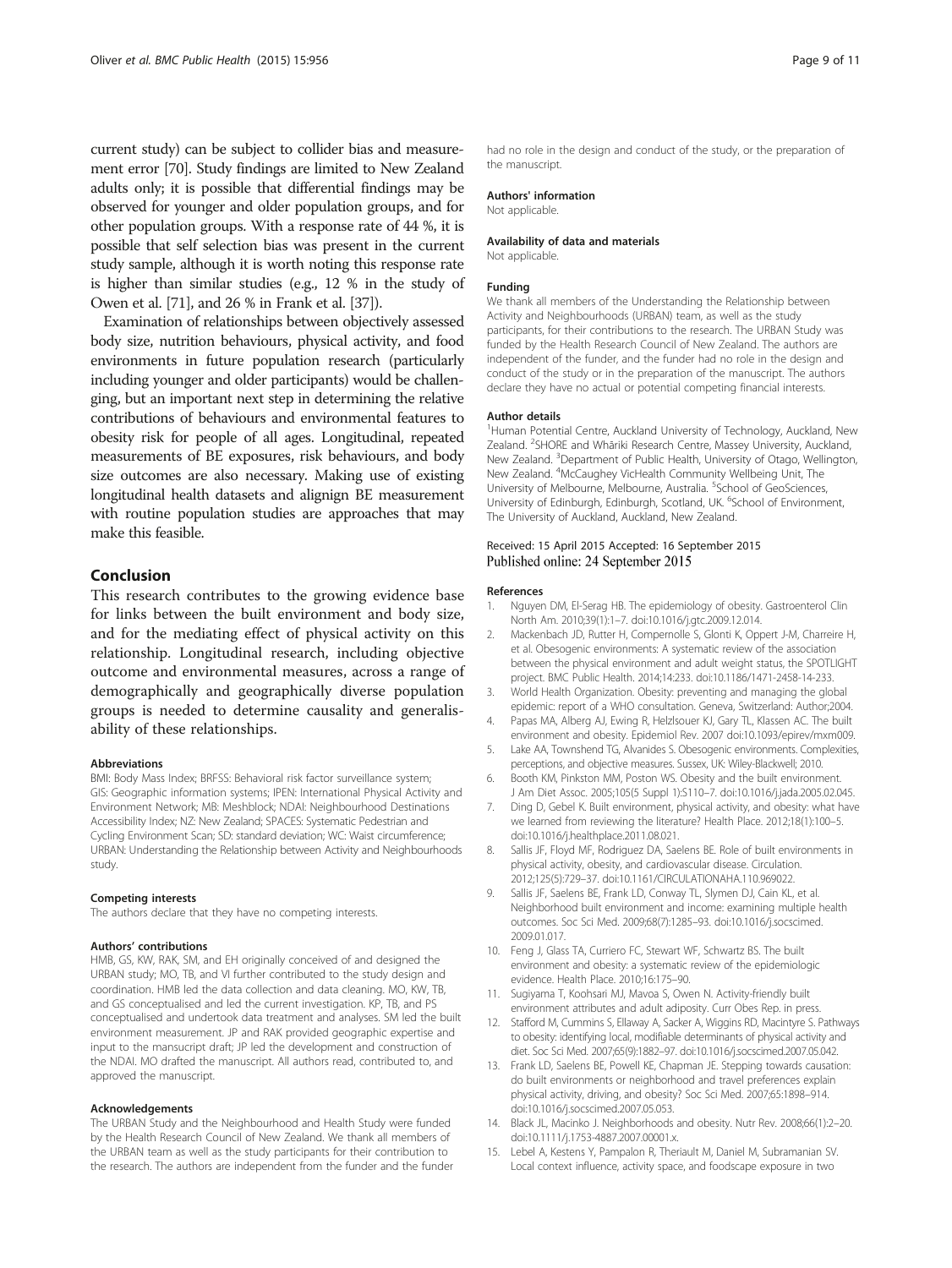<span id="page-10-0"></span>canadian metropolitan settings: Is daily mobility exposure associated with overweight? J Obes. 2012;2012:912645. doi[:10.1155/2012/912645.](http://dx.doi.org/10.1155/2012/912645)

- 16. Committee on Physical Activity H, Transportation, and Land Use. Does the built environment influence physical activity? Washington, DC: The National Academy of Sciences; 2005.
- 17. Transportation Research Board and Institute of Medicine of the National Academies. Does the built environment influence physical activity? Examining the evidence. Washington, DC: Transportation Research Board, Institute of Medicine of the National Academies; 2005.
- 18. Witten K, Blakely T, Bagheri N, Badland H, Ivory V, Pearce J, et al. Neighborhood built environment and transport and leisure physical activity: Findings using objective exposure and outcome measures in New Zealand. Environ Health Perspect. 2012;120(7):971–7. doi[:10.1289/ehp.1104584.](http://dx.doi.org/10.1289/ehp.1104584)
- 19. Christian H, Giles-Corti B, Knuiman M, Timperio A, Foster S. The influence of the built environment, social environment and health behaviors on body mass index. results from RESIDE. Prev Med. 2011;53(1–2):57–60. doi:[10.1016/](http://dx.doi.org/10.1016/j.ypmed.2011.05.004) [j.ypmed.2011.05.004.](http://dx.doi.org/10.1016/j.ypmed.2011.05.004)
- 20. Badland HM, Oliver M, Kearns RA, Mavoa S, Witten K, Duncan MJ, et al. Association of neighbourhood residence and preferences with the built environment, work-related travel behaviours, and health implications for employed adults: Findings from the URBAN study. Soc Sci Med. 2012;75(8):1469–76.
- 21. Berry TR, Spence JC, Blanchard CM, Cutumisu N, Edwards J, Selfridge G. A longitudinal and cross-sectional examination of the relationship between reasons for choosing a neighbourhood, physical activity and body mass index. Int J Behav Nutr Phys Act. 2010;7:57. doi[:10.1186/1479-5868-7-57](http://dx.doi.org/10.1186/1479-5868-7-57).
- 22. Cao XY, Mokhtarian PL, Handy SL. Examining the impacts of residential self-selection on travel behaviour: a focus on empirical findings. Transport Rev. 2009;29(3):359–95. doi[:10.1080/01441640802539195.](http://dx.doi.org/10.1080/01441640802539195)
- 23. Frank LD, Sallis JF, Conway TL, Chapman JE, Saelens BE, Bachman W. Many pathways from land use to health - Associations between neighborhood walkability and active transportation, body mass index, and air quality. J Am Plann Assoc. 2006;72(1):75–87. doi[:10.1080/01944360608976725](http://dx.doi.org/10.1080/01944360608976725).
- 24. Zick CD, Smith KR, Fan JX, Brown BB, Yamada I, Kowaleski-Jones L. Running to the store? The relationship between neighborhood environments and the risk of obesity. Soc Sci Med. 2009;69(10):1493–500. doi:[10.1016/](http://dx.doi.org/10.1016/j.socscimed.2009.08.032) [j.socscimed.2009.08.032](http://dx.doi.org/10.1016/j.socscimed.2009.08.032).
- 25. Connor Gorber S, Tremblay M, Moher D, Gorber B. A comparison of direct vs. self-report measures for assessing height, weight and body mass index: a systematic review. Obes Rev. 2007;8(4):307–26. doi:[10.1111/j.1467-](http://dx.doi.org/10.1111/j.1467-789X.2007.00347.x) [789X.2007.00347.x](http://dx.doi.org/10.1111/j.1467-789X.2007.00347.x).
- 26. Wilcox S, King AC. Self-favoring bias for physical activity in middle-aged adults. J Appl Soc Psychol. 2000;30(9):1773–89.
- 27. Menke A, Muntner P, Wildman RP, Reynolds K, He J. Measures of adiposity and cardiovascular disease risk factors. Obesity. 2007;15:785–95.
- 28. Van Dyck D, Cerin E, Cardon G, Deforche B, Sallis JF, Owen N, et al. Physical activity as a mediator of the associations between neighborhood walkability and adiposity in Belgian adults. Health Place. 2010;16(5):952–60. doi:[10.1016/](http://dx.doi.org/10.1016/j.healthplace.2010.05.011) [j.healthplace.2010.05.011.](http://dx.doi.org/10.1016/j.healthplace.2010.05.011)
- 29. Brown BB, Smith KR, Hanson H, Fan JX, Kowaleski-Jones L, Zick CD. Neighborhood design for walking and biking. Physical activity and body mass index. Am J Prev Med. 2013;44(3):231–8. doi:[10.1016/j.amepre.](http://dx.doi.org/10.1016/j.amepre.2012.10.024) [2012.10.024.](http://dx.doi.org/10.1016/j.amepre.2012.10.024)
- 30. Hoehner CM, Handy SL, Yan Y, Blair SN, Berrigan D. Association between neighborhood walkability, cardiorespiratory fitness and body-mass index. Soc Sci Med. 2011;73(12):1707–16. doi[:10.1016/j.socscimed.2011.09.032.](http://dx.doi.org/10.1016/j.socscimed.2011.09.032)
- 31. Siceloff ER, Coulon SM, Wilson DK. Physical activity as a mediator linking neighborhood environmental supports and obesity in African Americans in the PATH Trial. Health Psychol. 2014;33(5):481–9. doi[:10.1037/a0032758](http://dx.doi.org/10.1037/a0032758).
- 32. Oyeyemi AL, Deforche B, Sallis JF, De Bourdeaudhuij I, Van Dyck D. Behavioral mediators of the association between neighborhood environment and weight status in Nigerian adults. Am J Health Promot. 2013;28(1):23–31. doi[:10.4278/ajhp.120509-QUAN-244.](http://dx.doi.org/10.4278/ajhp.120509-QUAN-244)
- 33. Hamilton MT, Hamilton DG, Zderic TW. Role of low energy expenditure and sitting in obesity, metabolic syndrome, type 2 diabetes, and cardiovascular disease. Diabetes. 2007;56(11):2655–67.
- 34. Van Dyck D, Cerin E, Conway TL, De Bourdeaudhuij I, Owen N, Kerr J, et al. Associations between perceived neighborhood environmental attributes and adults' sedentary behavior: Findings from the USA, Australia and Belgium. Soc Sci Med. 2012;74(9):1375–84.
- 35. Badland HM, Schofield GM, Witten K, Schluter PJ, Mavoa S, Kearns RA, et al. Understanding the Relationship between Activity and Neighbourhoods (URBAN) study: Research design and methodology. BMC Public Health. 2009;9:224.
- 36. IPEN. Home page [International Physical Activity and the Environment Network]. 2001.<http://www.ipenproject.org/>. Accessed August 22 2013.
- 37. Frank LD, Sallis JF, Saelens BE, Leary L, Cain K, Conway TL, et al. The development of a walkability index: application to the neighborhood quality of life study. Br J Sports Med. 2010;44:924–33. doi[:10.1136/bjsm.2009.058701.](http://dx.doi.org/10.1136/bjsm.2009.058701)
- 38. Statistics New Zealand. 2006 Census of Population and Dwellings. Wellington, New Zealand: Author;2007.
- 39. Statistics New Zealand. New Zealand in profile: An overview of New Zealand's people, economy, and environment. Wellington, New Zealand: Author;2009.
- 40. Marfell-Jones M, Olds T, Stewart A, Carter L. International Standards for Anthropometric Assessment. Potchefstroom, South Africa: International Society for the Advancement of Kinanthropometry (ISAK). 2006.
- 41. Leslie E, Coffee N, Frank L, Owen N, Bauman A, Hugo G. Walkability of local communities: using geographic information systems to objectively assess relevant environmental attributes. Health Place. 2007;13(1):111–22. doi[:10.1016/j.healthplace.2005.11.001.](http://dx.doi.org/10.1016/j.healthplace.2005.11.001)
- 42. Witten K, Pearce J, Day P. Neighbourhood Destination Accessibility Index: A GIS tool for measuring infrastructure support for neighbourhood physical activity. Environ Plann A. 2011;43(1):205–23.
- 43. Salmond C, Crampton P, Atkinson J. NZDep2006 Index of Deprivation. Wellington, NZ: Department of Public Health, University of Otago; 2007.
- 44. Pikora T, Bull FCL, Jamrozik K, Knuiman M, Giles-Corti B, Donovan RJ. Developing a reliable audit instrument to measure the physical environment for physical activity. Am J Prev Med. 2002;23(3):187–94.
- Badland HM, Opit S, Witten K, Kearns RA, Mavoa S. Can virtual streetscape audits reliably replace physical streetscape audits? J Urban Health. 2010;87(6):1007–16. doi[:10.1007/s11524-010-9505-x](http://dx.doi.org/10.1007/s11524-010-9505-x).
- 46. Oliver M, Badland HM, Schofield GM, Shepherd J. Identification of accelerometer non-wear time and sedentary behavior. Res Q Exerc Sport. 2011;82(4):593–7.
- 47. Wong SL, Colley R, Gorber SC, Tremblay M. Actical accelerometer sedentary activity thresholds for adults. J Phys Act Health. 2011;8:587–91.
- 48. Ministry of Social Development. Household incomes in New Zealand: Trends in indicators of inequality and hardship 1982 to 2010. Wellington, New Zealand: Author;2011.
- 49. Levine J, Inam A, Torng G-W. A choice-based rationale for land use and transportation alternatives: evidence from Boston and Atlanta. J Plann Educ Res. 2005;24(3):317–30.
- 50. Owen N, Bauman A, Brown W. Too much sitting: a novel and important predictor of chronic disease risk? Br J Sports Med. 2009;43:81–3.
- 51. Hamilton MT, Healy GN, Dunstan DW, Zderic TW, Owen N. Too little exercise and too much sitting: inactivity physiology and the need for new recommendations on sedentary behavior. Curr Cardiovasc Risk Rep. 2008;2(4):292–8. doi[:10.1007/s12170-008-0054-8](http://dx.doi.org/10.1007/s12170-008-0054-8).
- 52. Karndacharuk A, Wilson DJ, Dunn RCM. Analysis of pedestrian performance in shared space environments. Transp Res Rec. 2013;2393:1–11.
- 53. Feng Z, Raghuwanshi RP, Xu Z. Electric-bicycle-related injury: a rising traffic injury burden in China. Inj Prev. 2010;16(6):417–9.
- 54. Tingley D, Yamamoto T, Hirose K, Keele L, Imai K. mediation: R package for causal mediation analysis. J Stat Softw. 2014;59:5.
- 55. Toftager M, Kristensen PL, Oliver M, Duncan S, Christiansen LB, Boyle E, et al. Accelerometer data reduction in adolescents: effects on sample retention and bias. Int J Behav Nutr Phys Act. 2013;10:140. doi:[10.1186/](http://dx.doi.org/10.1186/1479-5868-10-140) [1479-5868-10-140.](http://dx.doi.org/10.1186/1479-5868-10-140)
- 56. New Zealand Transport Agency. Travel Planning Toolkit Guidelines and Resources. Resource 1. Facts and Figures. Wellington, New Zealand: Author;2011.
- 57. Key Labour Force Measures by Qualification, Age and Sex (2008) [database on the Internet]. Author. 2008. Available from: [http://nzdotstat.stats.govt.nz/](http://nzdotstat.stats.govt.nz/wbos/Index.aspx?DataSetCode=TABLECODE7080) [wbos/Index.aspx?DataSetCode=TABLECODE7080.](http://nzdotstat.stats.govt.nz/wbos/Index.aspx?DataSetCode=TABLECODE7080) Accessed: 14 March, 2014
- 58. MacKinnon DP, Fairchild AJ, Fritz MS. Mediation analysis. Annu Rev Psychol. 2007;58:593–614. doi[:10.1146/annurev.psych.58.110405.085542.](http://dx.doi.org/10.1146/annurev.psych.58.110405.085542)
- 59. Rundle A, Diez Roux AV, Free LM, Miller D, Neckerman KM, Weiss CC. The urban built environment and obesity in New York City: a multilevel analysis. Am J Health Promot. 2007;21(4 Suppl):326–34.
- 60. Healy GN, Dunstan DW, Salmon J, Cerin E, Hawley JA, Owen N. Prolonged bouts of sedentary time are associated with percent body-fat, independent